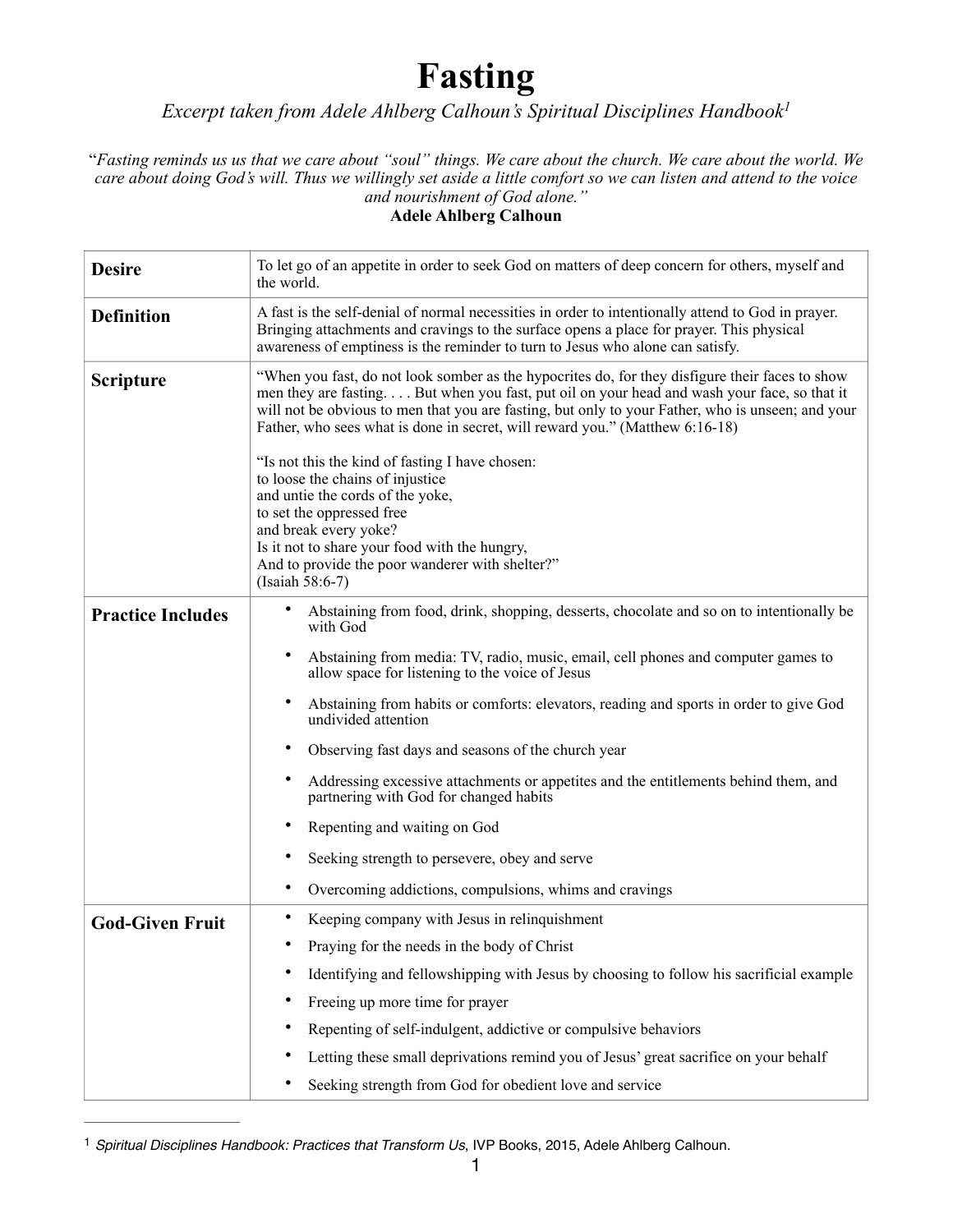## **What is Fasting?**

Fasting has been part and parcel of the Judeo-Christian tradition for millennia. Scripture is replete with examples of people who fast for a variety of reasons. Old Testament saints fasted at times of mourning and national repentance. They fasted when they needed strength or mercy to persevere and when they wanted a word from God (see 1 Samuel 7:6; Nehemiah 1:4; Esther 4:16). However, fasting was no magical guarantee that God would answer as the intercessor wanted. King David fasted when he wanted God to spare the life of Bathsheba's child, but the child died (2 Samuel 12:16-20).

 Fasting was a normal practice for the Jews of Jesus day. Jesus began his ministry with a fortyday fast. He also practiced fasting before healings and to overcome temptation. But he did not hold his followers to a strict regime of fasting (Matthew 4:2; Mark 2:18-19; Luke 5:33).

 The New Testament church sometimes fasted when it sought God's will and needed the grace and strength to remain faithful to God's work. There were also fast times linked to times of worship (Acts 13:2-3).

 In many Christian traditions fasting is an important part of preparing to embrace a particular liturgical season. During Lent, fasting reminds the church of how Jesus gave up everything – even his life – for us.

 Scripture also gives a variety of warnings about fasting for the wrong reasons or with the wrong attitude: (1) when people do not live as God desires they should be prepared for fasting to accomplish nothing (Isaiah 58:3-7). (2) Fasting is not for appearances. It does not make anyone pious or holy, and it does not earn points with God (Matthew 6:16; Luke 18:9-14).

 Fasting is not a magical way to manipulate God into doing our will; it's not a way to get God to be an accomplice to our plans. Neither is fasting a spiritual way to lose weight or control others. Fasting clears us out and opens us up to intentionally seeking God's will and grace in a way that goes beyond normal habits of worship and prayer. While fasting, we are one on one with God, offering him time and attentiveness we might otherwise be giving to eating, shopping or watching television.

 Fasting is an opportunity to lay down an appetite – an appetite for food, for media, for shopping. This act of self-denial may not seem huge – it's just a meal or a trip to the mall – but it brings us face to face with the hunger at the course of our being. Fasting exposes how we try to keep empty hunger at bay and gain a sense of well-being by devouring creature comforts. Through self-denial we begin to recognize what controls us. Our small denials of the self show us just how little taste we actually have for sacrifice or time with God.

 This truth is not meant to discourage us. It's simply the first step in realizing that we have to lay down our life in order to find it again in God. Brian Taylor puts it like this in *Becoming Christ*: "Selfdenial is profoundly contemplative for it works by the process of human subtraction and divine addition." Deny yourself a meal, and when your stomach growls "I'm hungry," take a moment to turn from your emptiness to the nourishment of "every word that comes from the mouth of God" (Matthew 4:4). Feed on Jesus, the bread of life. Skip the radio or TV for a day and become aware of how fidgety you are when you aren't being amused or diverted. Then dodge the remote, and embrace Jesus and his words: "my food. . . is to do the will of him who sent me" (John 4:34). Taste the difference between what truly nourishes the soul – the living bread and the life-giving water – and what is simply junk food.

 Fasting reminds us that we care about "soul" things. We care about the church. We care about the world. We care about doing God's will. Thus we willingly set aside a little comfort so that we can listen and attend to the voice and nourishment of God alone. For God can give us grace and comfort and nurture we cannot get on our own.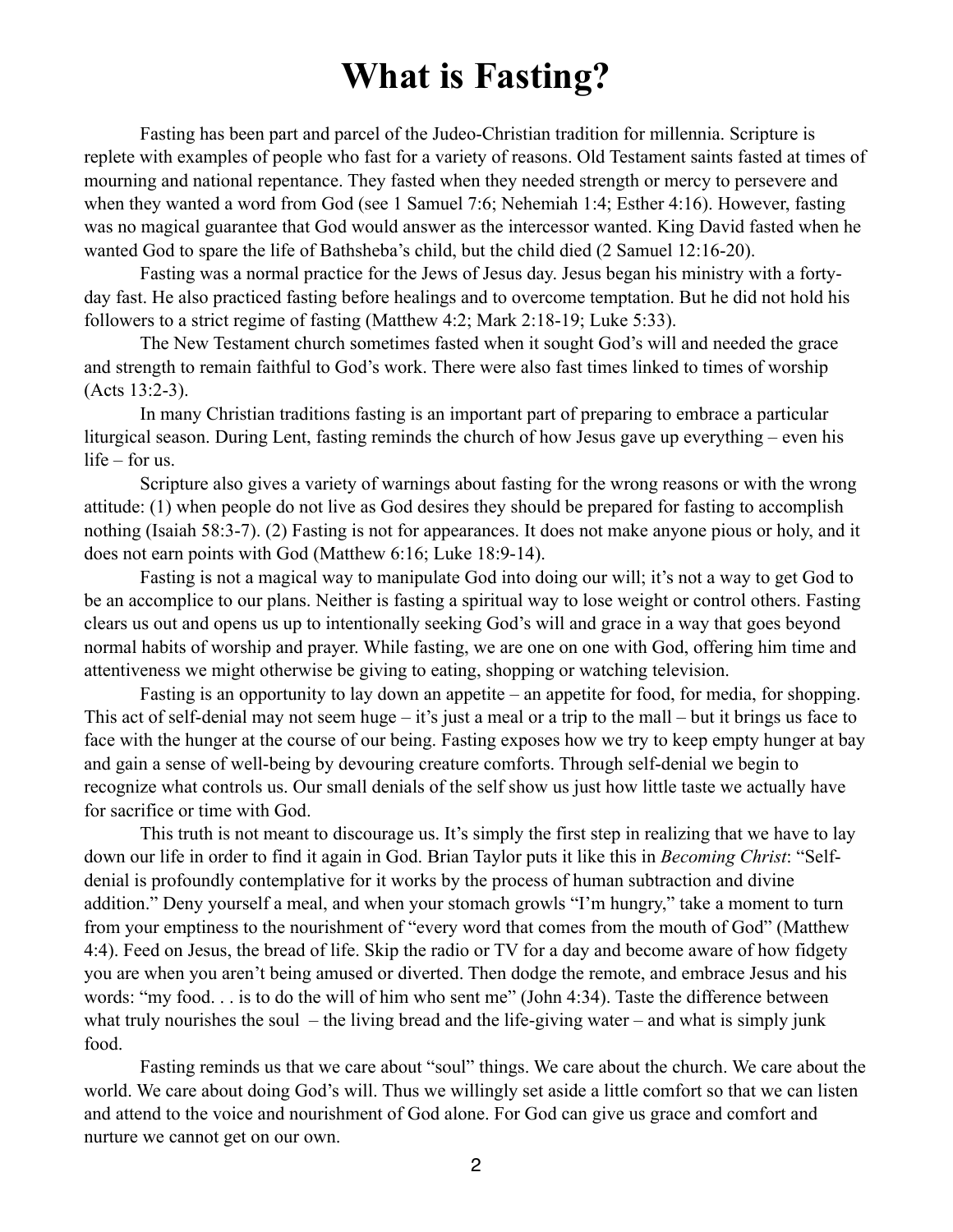## **Guidelines For Fasting From Food**

- Don't fast when you are sick, traveling, pregnant or nursing. People with disabilities, gout, liver disease, kidney disease, ulcers, hypoglycemia, cancer and blood diseases should not fast.
- Don't fast if you are in a hurry and are fasting for immediate results regarding some decision. Fasting is not magic.
- Listen for a nudging from God to fast.
- Stay hydrated. Always drink plenty of water and fluids.
- If you are new to fasting, begin by fasting for one meal. Spend time with God that you would normally be eating.
- Work up to longer fasts. Don't attempt prolonged fasts without guidance. Check with your doctor before attempting long periods of fasting.
- If you decide to fast regularly, give your body time to adjust to new rhythms of eating. You may feel more tired on days you fast. Adjust your responsibilities appropriately. (Expect young tongue to feel coated and expect to have bad breath.)
- Begin a fast after supper. Fast until supper the next day. This way you miss two, rather than three meals.
- Don't break your fast with a huge meal. Eat small portions of food. The longer the fast, the more you need to break the fast gently.

## **What To Do In The Time Set Apart For Fasting**

 Bring your Bible and a glass of water during your fast. Relax and breathe deeply. Place yourself in the presence of God. Offer yourself and your time to God by repeating Samuel's words "Speak Lord, your servant is listening." Or simply say, "Here I am."

 Spend some time worshiping God for his faithfulness. Thank him for where he has come through for you. Psalm 103:1-5 also provides a starting point for praise.

 Bring your desires to God. Ask him if this desire is in line with his will and his word for you and the church. Be still and listen. Offer your desires and prayers to God.